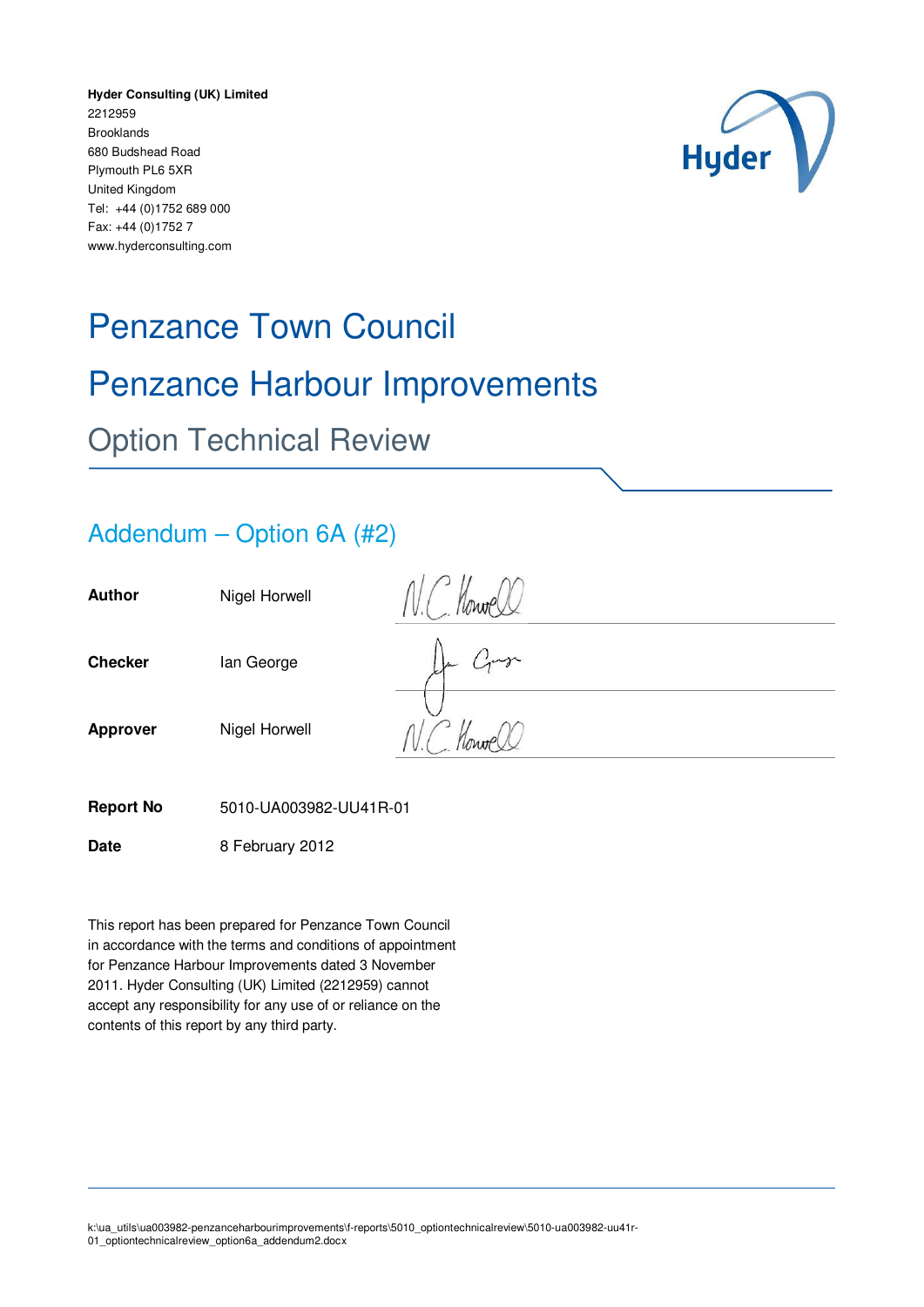1 2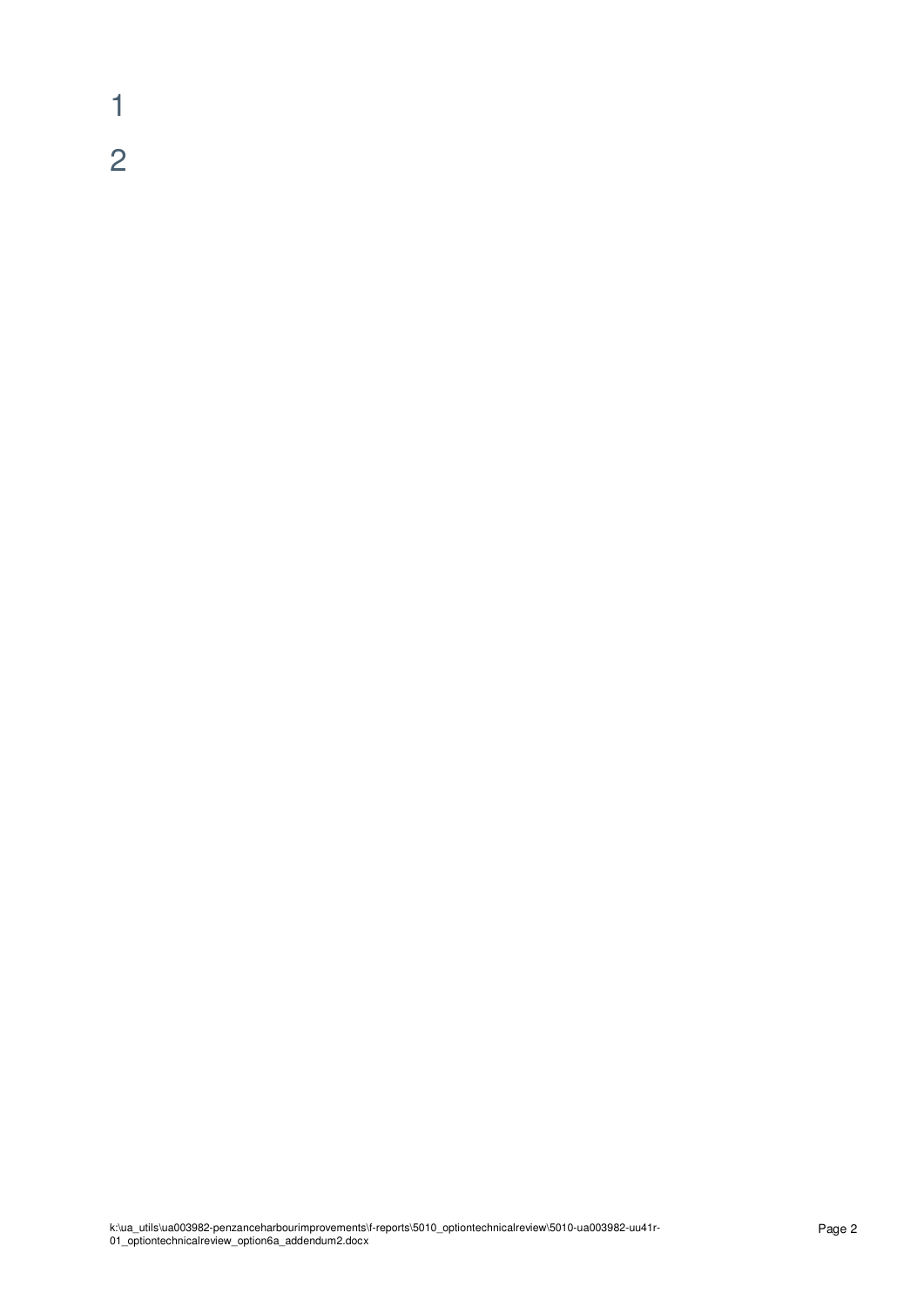# 4.5 Option 6A: Wharfside Car Park + Land Reclamation with Albert Pier for Freight & Passengers

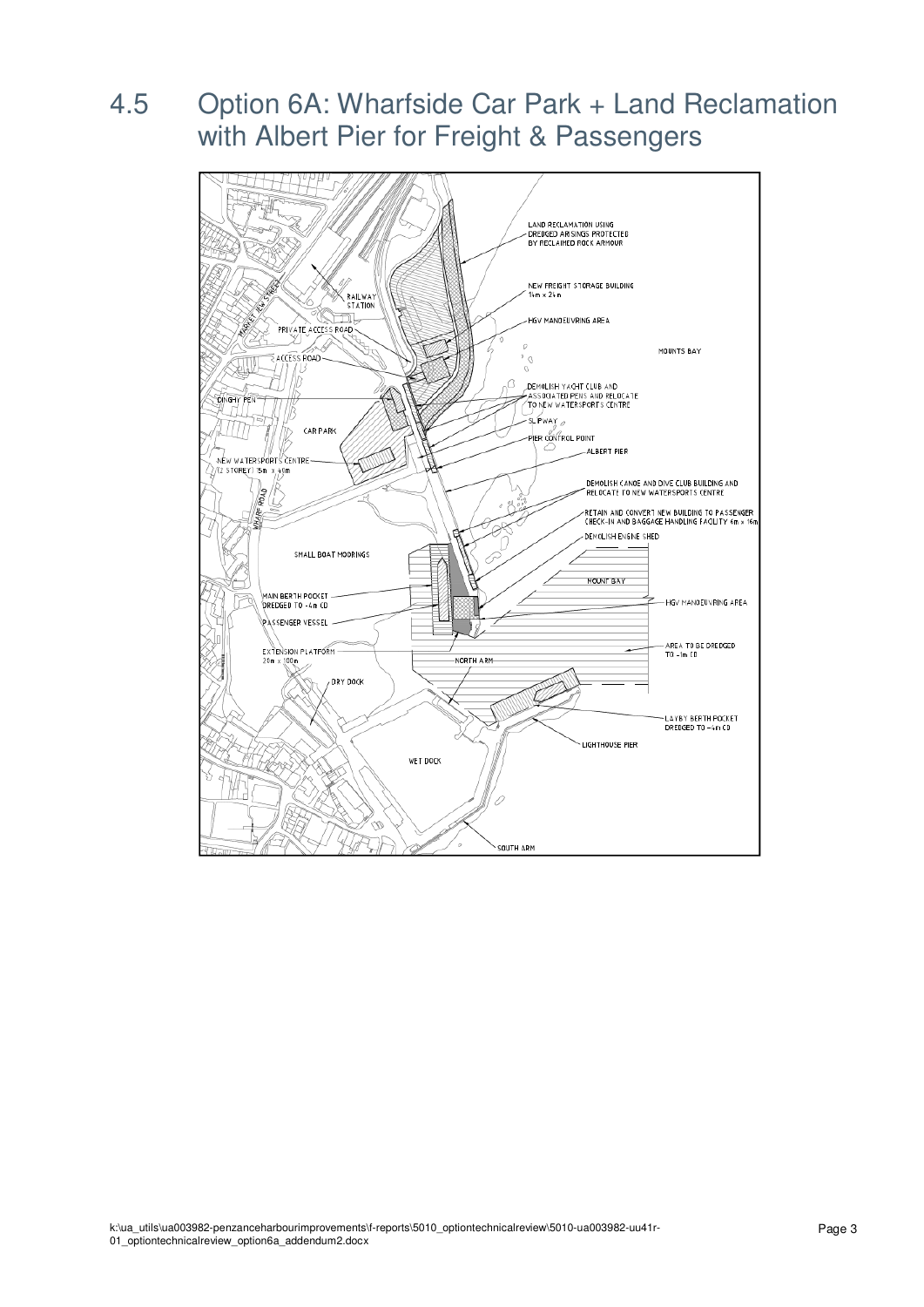## 4.5.5 Costs

| <b>Design Element</b>                                          | <b>Dredging</b> | <b>Reclaimed</b><br>Land | Freight      | <b>Passengers</b> |             | <b>Comment</b> |
|----------------------------------------------------------------|-----------------|--------------------------|--------------|-------------------|-------------|----------------|
| Lighthouse Pier-<br><b>Berthing Pocket</b>                     | £ 2,725,000     |                          |              |                   |             |                |
| Albert Pier -<br>Navigational<br>Access & Berthing<br>Pocket   | £ 3,675,000     |                          |              |                   |             |                |
| Re-claimed Land                                                |                 | £ 7,500,000              |              |                   |             |                |
| Albert Pier -<br><b>Freight Access</b><br>Platform             |                 |                          | £ 1,710,000  |                   |             |                |
| Freight Storage<br><b>Building</b>                             |                 |                          | £<br>480,000 |                   |             |                |
| Passenger Check-<br>in & Baggage<br><b>Handling Facility</b>   |                 |                          |              | £                 | 180,000     |                |
| <b>Sub-Total</b>                                               | £ $6,400,000$   | £ 7,500,000              | £ 1,565,000  | £                 | 180,000     |                |
| Allowance for inflation from Q1 2012 to Q1 2013 - circa 3%     | £               | 490,000                  |              |                   |             |                |
| <b>Construction (Capital Works) Total</b>                      | £16,760,000     |                          |              |                   |             |                |
| Site Investigations & Surveys                                  |                 |                          |              |                   | 250,000     |                |
| Professional Fees - circa 8.5%                                 |                 |                          |              |                   | £ 1,415,000 |                |
| <b>Statutory Fees &amp; Licences</b>                           |                 |                          |              |                   | 75,000      |                |
| Allowance for Tenant Relocation Costs @, say, £150K per Tenant |                 |                          |              |                   | 600,000     |                |
| Allowance for Legal Fees                                       |                 |                          |              |                   | 200,000     |                |
| <b>VAT</b>                                                     |                 | Excl.                    |              |                   |             |                |
| <b>Estimated Project Cost (exc. VAT)</b>                       | £19,300,000     |                          |              |                   |             |                |

In order to complete the proposed it will be necessary to construct a new Watersports Centre. The capital works construction cost of this centre is estimated at an additional **£1,500,000**. However, it is recognised that this will take longer to design and arrange funding for than can probably be contained within the programme for this project (see **Appendix B** – B3). Hence, £275,000 is included within the additional £1.5m to allow for temporary accommodation for the clubs and facilities that will be displaced by the clearance of buildings along Albert Pier. This clearance is a necessary part of the scheme to allow for safe movement of passengers and freight along the pier.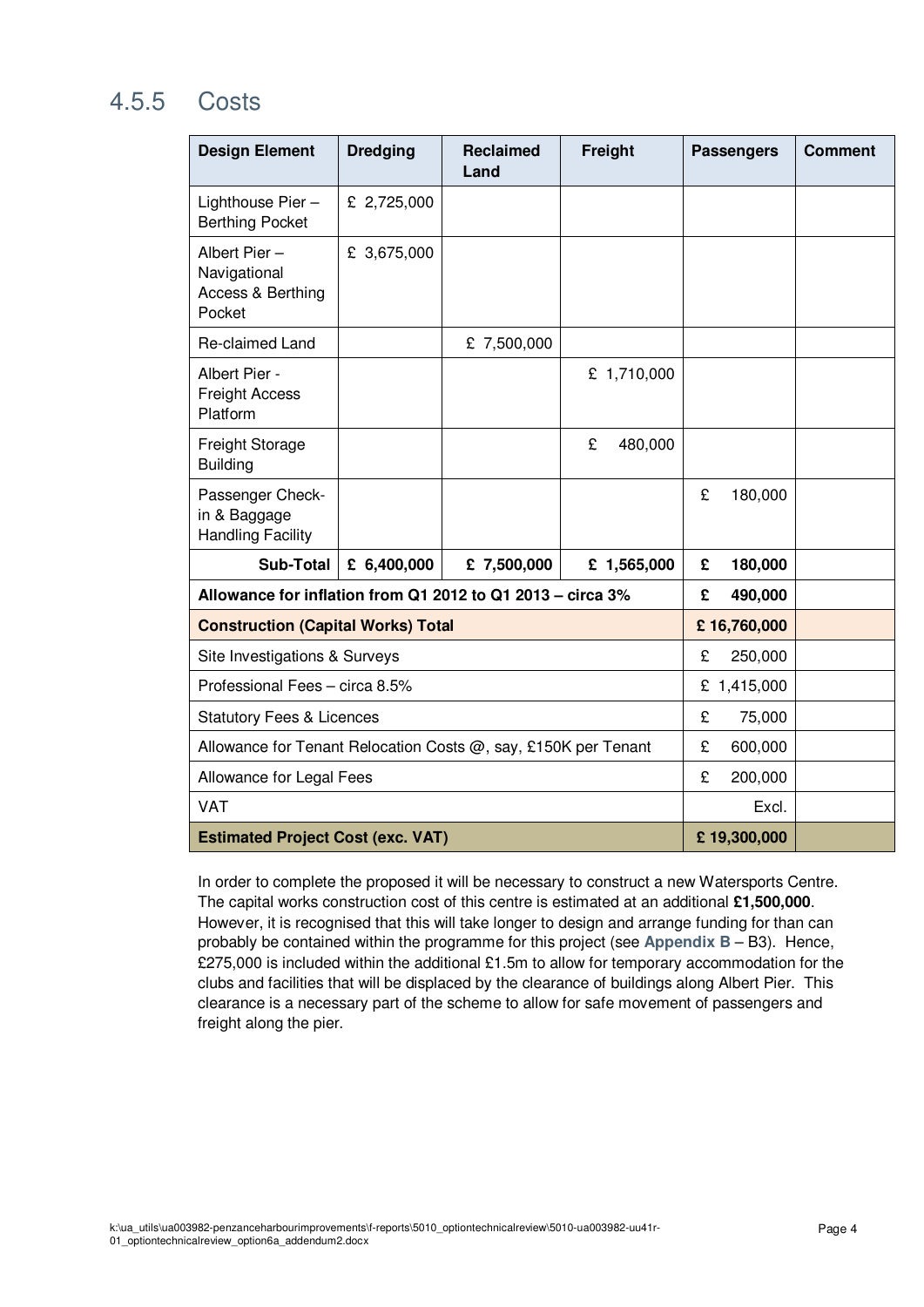The following assumptions are made in order to provide the above cost estimates:

- 1. The finished level of the reclaimed land to be 8.0m above chart datum.
- 2. Rock armour profile will be 20m wide at base with sloping sides at 1 in 2 giving a 4m wide zone at the top.
- 3. Dredging 1m deep underneath the position of the new rock armour will be required prior to placement of the rock armour.
- 4. There is sufficient primary rock armour that can be reclaimed.
- 5. A quantity of imported new core rock armour of 10 130kg will be required (Quantity allowed:  $10,214m^3$ ).
- 6. The dredged silt will be ameliorated with 10% cement or equivalent stabiliser prior to placement as fill material.

#### Dredging Costs

- At £13.9m dredging and its use in land reclamation represents a significant cost to the project. Dredging is not eligible for European Convergence funding<sup>1</sup>. Much of the cost of dredging is tied up in rock dredging which may not be possible for the technical and risk reasons outlined in Sections 4.5.1 and 4.5.4.
- DfT funding is available for dredging but only to the value of £4m. Hence a further £9.9m would have to be found to complete the dredging.
- Since the use of the Albert Pier is not possible without both soft and rock dredging, no ERDF would be forthcoming unless other sources of match funding could be found.
- In order to provide the area of useable land shown in the Option drawing (156m x 60m = 9,350m2), 29,550m3 of fill would have to be imported to bring the levels up from +4.84mCD to +8.0mCD. If dredged arising (alone) were used to create land at +8.0mCD then the area of useable land created would become 5,565m2 (94m x 60m). This reduced area would provide ample room for a Freight Storage depot but would require shared use of the access road to the Chyandour Pumping Station. The reduced area would not compensate for the loss of car parking arising from the building of the new Watersports Centre. Reducing the area would reduce the length of new wave screen protection and the amount of rock armour protection required to prevent the ground from being washed back out into Mounts Bay. This results in a new project cost of £16.3m.
- If the land reclamation was not possible then the dredged arising would have to be removed from the area as in Options 3 & 4A. This turns the option into an option very similar to Option 5 to which Option 6 was highly sensitive when scoring the Freight criteria. The lack of land reclamation would result in further areas of the Wharfside (Harbour) Car Park being required for the Freight Storage deport. This would result in dredging costs rising to £11.5m and an overall project cost of £16.6m.
- In addition to the above (i.e. no land reclamation), if the platform at the end of Albert Pier were to be removed from the scheme, then project cost would reduce to £14.7m. The lack of turning space would result in HGV's having to reverse the length of Albert Pier. This is dangerous and would not be recommended.
- If the land reclamation was not possible and dredged pockets were not provided then the cost of dredging reduces significantly to £6.7m with an overall project cost of £11.2m. This assumes that the navigational approach and berth were dredged to -1mCD. As noted above, the lack of land reclamation would result in further areas of the Wharfside (Harbour) Car Park being required for the Freight Storage depot. However, since all dredging costs

-

<sup>&</sup>lt;sup>1</sup> Ian Whale (Department for Communities and Local Government)